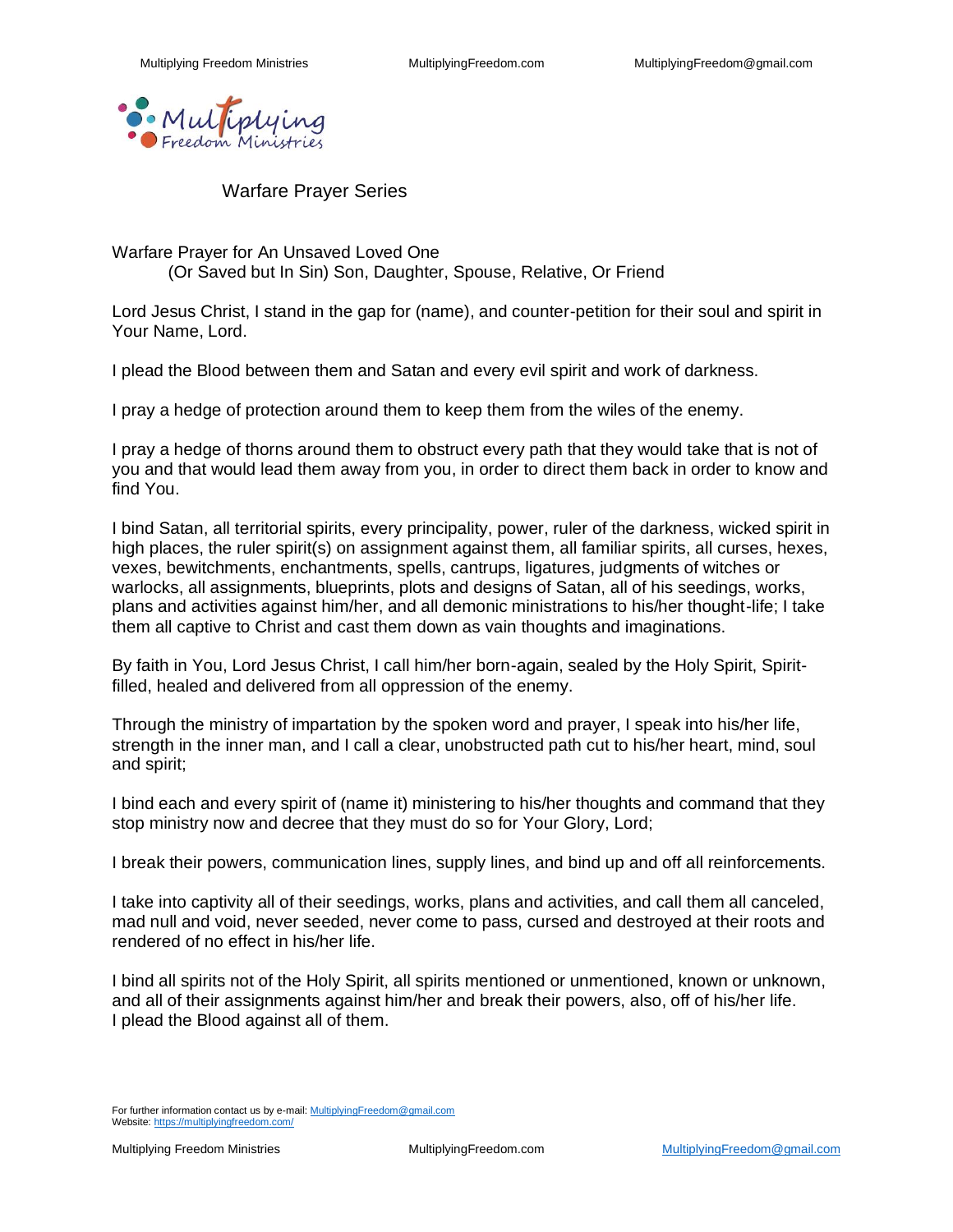

Warfare Prayer Series

I loose (name) from Satan, and bind Satan off from the ruler spirit and those above, around and below him, the ruler spirit off from Satan and all above, around and below him, and all below the ruler spirit up and off from Satan and from each other.

I break their powers, plots, and designs.

I take captive to Christ, bind, break, destroy, and loose (name) from all works of evil and witchcraft, and from all workings through blood pacts, blood covenants, or blood sacrifices or curses spoken over, formed against, or directed at him/ her.

I take all of these things into captivity, break them off of their body, mind and spirit, and curse them at the roots, call them cancelled, made null and void, never seeded or completed, never come to pass, cursed and destroyed at their roots and rendered of no effect.

By faith in Jesus' Name, Father, I dispatch warrior angels and ministering angels to go forth immediately to minister to (name), to protect him/her, to turn the enemy back and drive the enemy out of their life, to retrieve soul-fragments by force, which I call restored to (name) and re-integrated into their soul-life by Your Spirit of power and might of the Holy Spirit.

Father, Jesus said that no man can come to Him unless called by the Father. Please, Father, have compassion upon (name).

Call them to Jesus.

Give them the desire and the Grace to respond and to reach out, that they may have a revelation of Jesus and who He is.

Where there is a heart of stone, Father, give him/her a heart of flesh; soften his/her heart to me, Lord.

Show them Your mercy and compassion and make a way out for them, Father.

Make them to see with the eyes of Your Spirit and to hear with the ears of Your Spirit. Do not withhold any good thing, Father.

Lord Jesus Christ, Your promise to me in Your Word is that my household and I will be saved. Your Word is true. You are not a man that You should lie.

Perform Your Word, Lord, for his/her life and my life, for Your Glory, Lord. You are able to deliver and I know that You will, Lord. Holy Spirit, fall on him/her in a mighty and powerful way.

Lord, I don't care what I see going on in his/her life. You are bigger and You are greater. I know that I do not need great faith in God. I need only to have faith in a Great God, and that God is

For further information contact us by e-mail[: MultiplyingFreedom@gmail.com](mailto:MultiplyingFreedom@gmail.com) Website[: https://multiplyingfreedom.com/](https://multiplyingfreedom.com/)